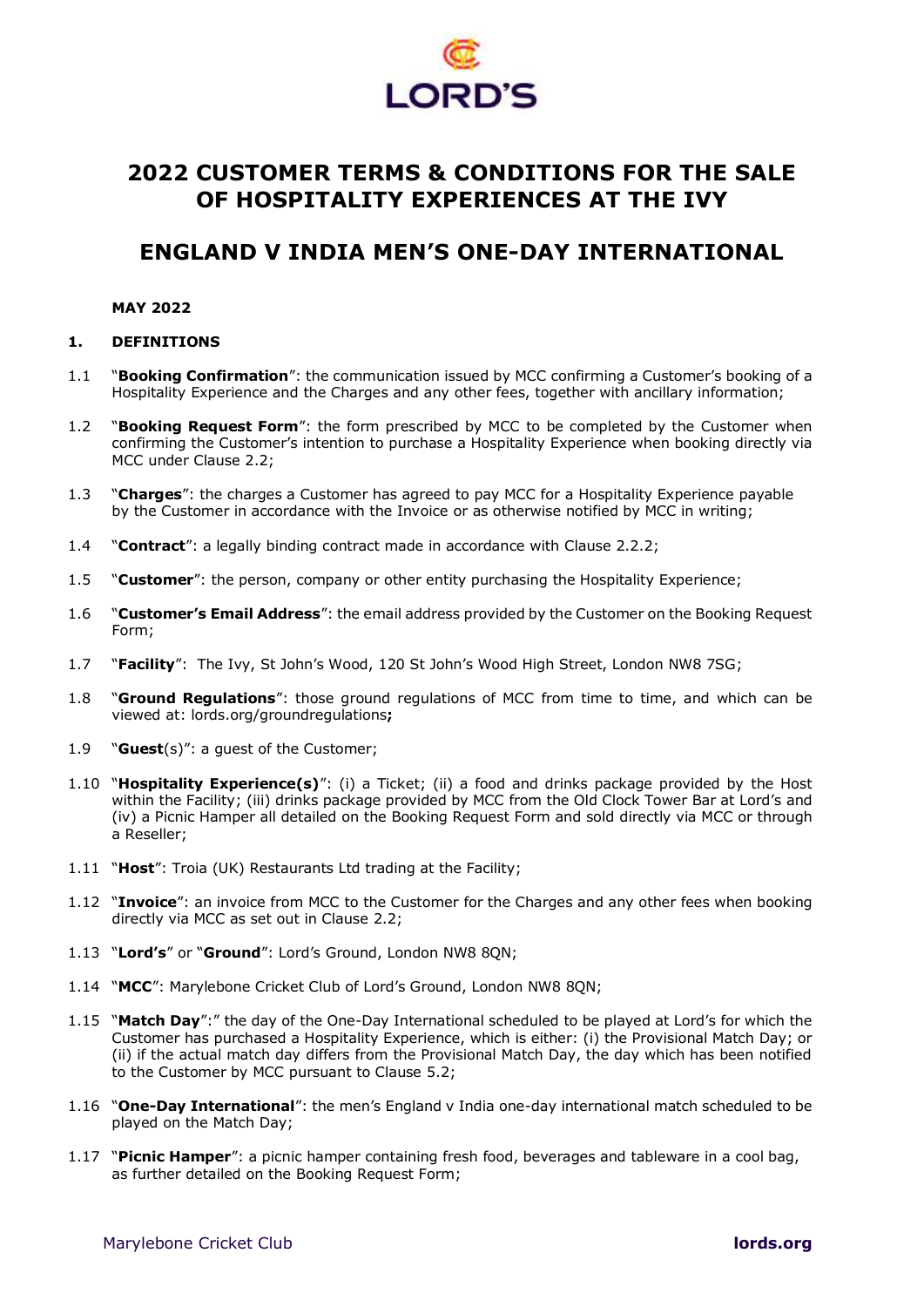

- 1.18 "**Provisional Match Day**": 14 July 2022 for the One-Day International which has been provisionally scheduled to be played at Lord's on the Match Day and for which the Customer has purchased a Hospitality Experience;
- 1.19 "**Reseller**": a reseller authorised by MCC to resell a Hospitality Experience to a Customer;
- 1.20 "**Terms & Conditions**": these terms & conditions;
- 1.21 "**Terms & Conditions for the Sale and Allocation of Tickets**": the terms & conditions for the sale and allocation of the Tickets, which can be viewed at [https://www.lords.org/information/terms](https://www.lords.org/information/terms-and-conditions)[and-conditions;](https://www.lords.org/information/terms-and-conditions) and
- 1.22 "**Ticket**": a combined Ground and Facility admission ticket which shall be issued in electronic form only.

## <span id="page-1-1"></span>**2. BOOKING AND PAYMENT TERMS**

#### **2.1 General**

- 2.1.1 The Customer acknowledges that a Hospitality Experience is subject to availability and to these Terms & Conditions, the Terms & Conditions for the Sale and Allocation of Tickets, the Ground Regulations and MCC's health, safety and security rules and regulations which may be in place from time to time, including without limitation in relation to COVID-19, and any variants of it (**COVID**) or any other public health emergency, and is also conditional upon the Customer paying the Charges.
- 2.1.2 MCC shall use reasonable endeavours to ensure that a Hospitality Experience is in accordance with the details advertised by MCC, however, MCC reserves the right to vary the Hospitality Experience without further notice or liability to the Customer provided that such variation does not materially affect the quality of the Hospitality Experience.
- 2.1.3 Customers must be 18 years old or above to purchase a Hospitality Experience.
- 2.1.4 If a Customer wishes to purchase a Hospitality Experience, they must do so directly via MCC or Reseller in accordance with Clause [2.2](#page-1-0) or Clause [2.3](#page-2-1) below.
- 2.1.5 Customers must select their choice of Picnic Hamper on the Booking Request Form.
- 2.1.6 MCC will not release a Ticket unless the Charges have been received in full and in cleared funds.
- 2.1.7 All Charges are exclusive of VAT (unless otherwise stated) which is payable in addition to the Charges by the Customer.
- 2.1.8 By making a booking under this Clause [2,](#page-1-1) Customers will be deemed to have accepted and agreed to be bound by these Terms & Conditions.
- <span id="page-1-0"></span>2.1.9 If a Customer wishes to cancel a booking, the charges detailed at Clause [10](#page-6-0) may apply.

## **2.2 Booking directly via MCC**

- 2.2.1 If a Customer wishes to purchase a Hospitality Experiences, MCC shall send the Customer the Booking Request Form via email and a copy of these Terms & Conditions. The Customer must complete and return the Booking Request Form via email to **[hospitality@lords.org](mailto:hospitality@lords.org)** within two working days of receipt of the Booking Request Form. The Customer shall ensure that the Booking Request Form is complete and accurate.
- 2.2.2 When the Customer submits a Booking Request Form, it shall be considered provisional until the Customer receives a Booking Confirmation. For the avoidance of doubt, the acceptance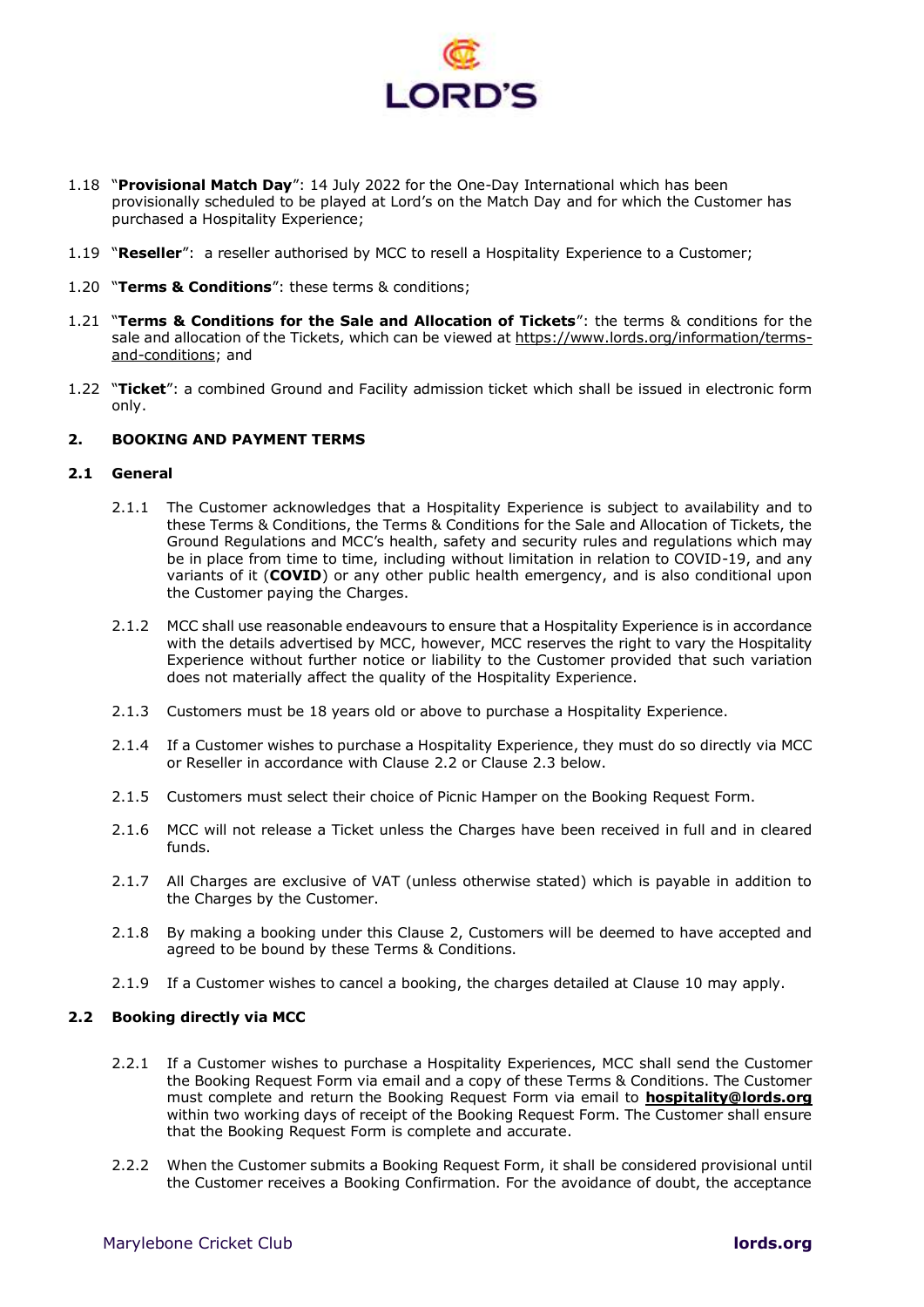<span id="page-2-0"></span>

of the Booking Request Form is at the sole discretion of MCC and does not create a binding contract between MCC and the Customer. MCC reserves the right to reject a Booking Request Form at any time and MCC shall have no liability to the Customer in respect of such rejection.

- 2.2.3 A Booking Request Form and these Terms & Conditions will only become contractually binding as a confirmed booking when the Customer receives a Booking Confirmation.
- 2.2.4 Subject to Clause [2.2.5,](#page-2-2) within 14 days of MCC issuing the Booking Confirmation, the Customer must pay the Charges in full and in cleared funds, unless otherwise agreed by MCC.
- <span id="page-2-2"></span>2.2.5 If a booking for a Hospitality Experience is made within 12 weeks of the Match Day, the Customer must pay the Charges in full and in cleared funds within 48 hours of MCC issuing the Booking Confirmation, unless otherwise agreed by MCC.

#### **2.3 Booking directly via a Reseller**

- <span id="page-2-3"></span><span id="page-2-1"></span>2.3.1 Any bookings for Hospitality Experiences made by a Customer via a Reseller shall be in accordance with the Reseller's relevant terms and conditions of sale as advised by the Reseller to the Customer.
- <span id="page-2-4"></span>2.3.2 Payments made to a Reseller for the purchase of a Hospitality Experience shall be in accordance with the Reseller's relevant terms and conditions of sale as advised by the Reseller to the Customer.
- 2.3.3 Notwithstanding Clauses [2.3.1](#page-2-3) and [2.3.2](#page-2-4) above, for the avoidance of any doubt, a Customer who books a Hospitality Experience via a Reseller shall continue to be bound by these Terms and Conditions, including but not limited to Clauses 3, 4, 6, 7, 12 and 17.

## **3. UNDERTAKINGS**

- 3.1 The Customer acknowledges, agrees and undertakes that:
- <span id="page-2-5"></span>3.1.1 the Customer shall be responsible for the conduct of their Guests and that the Customer and their Guests are subject to these Terms & Conditions, the Ground Regulations, the Terms & Conditions for the Sale and Allocation of Tickets and any other rules and regulations which may be in place from time to time and that the Customer and their Guests shall not do or permit or suffer anything to be done which may be a nuisance or annoyance to the Host, MCC, its Members, staff, agents, suppliers, contractors or licensees or any other person at the Facility and/or Lord's on the Match Day;
- 3.1.2 due to fire, health and safety regulations and any government guidelines or legislation as may be in force from time to time at the Facility and/or Lord's, including without limitation any NHS COVID Pass as may be required, there is a maximum capacity for the Facility, and that all occupants of the Facility are required to be in possession of a Ticket to gain entry to the Facility and Lord's and shall comply with all health, safety and security checks on admission to the Facility and/or Lord's that the Host and/or MCC may impose from time to time;
- 3.1.3 the Customer shall be responsible for all charges for additional services arranged by or on behalf of the Customer and/or their Guests and any other liabilities in connection with the use of the Facility which may have been incurred by the Customer and/or their Guests and shall also be responsible for any such charges or liabilities incurred but not paid for when due;
- 3.1.4 the Facility must be vacated by 14:00 on the Match Day;
- <span id="page-2-6"></span>3.1.5 any person who makes abusive or threatening comments, whether racially or sexually motivated or otherwise, or who, in any way, acts in an abusive or threatening manner, or whose presence, as determined by MCC, in its reasonable opinion, is a source of danger, nuisance or annoyance to others, may be subject to ejection from Lord's and any other action as may be determined by MCC. Therefore, the Customer shall not do or permit or suffer anything to be done which may be abusive, threatening, a source of danger, nuisance or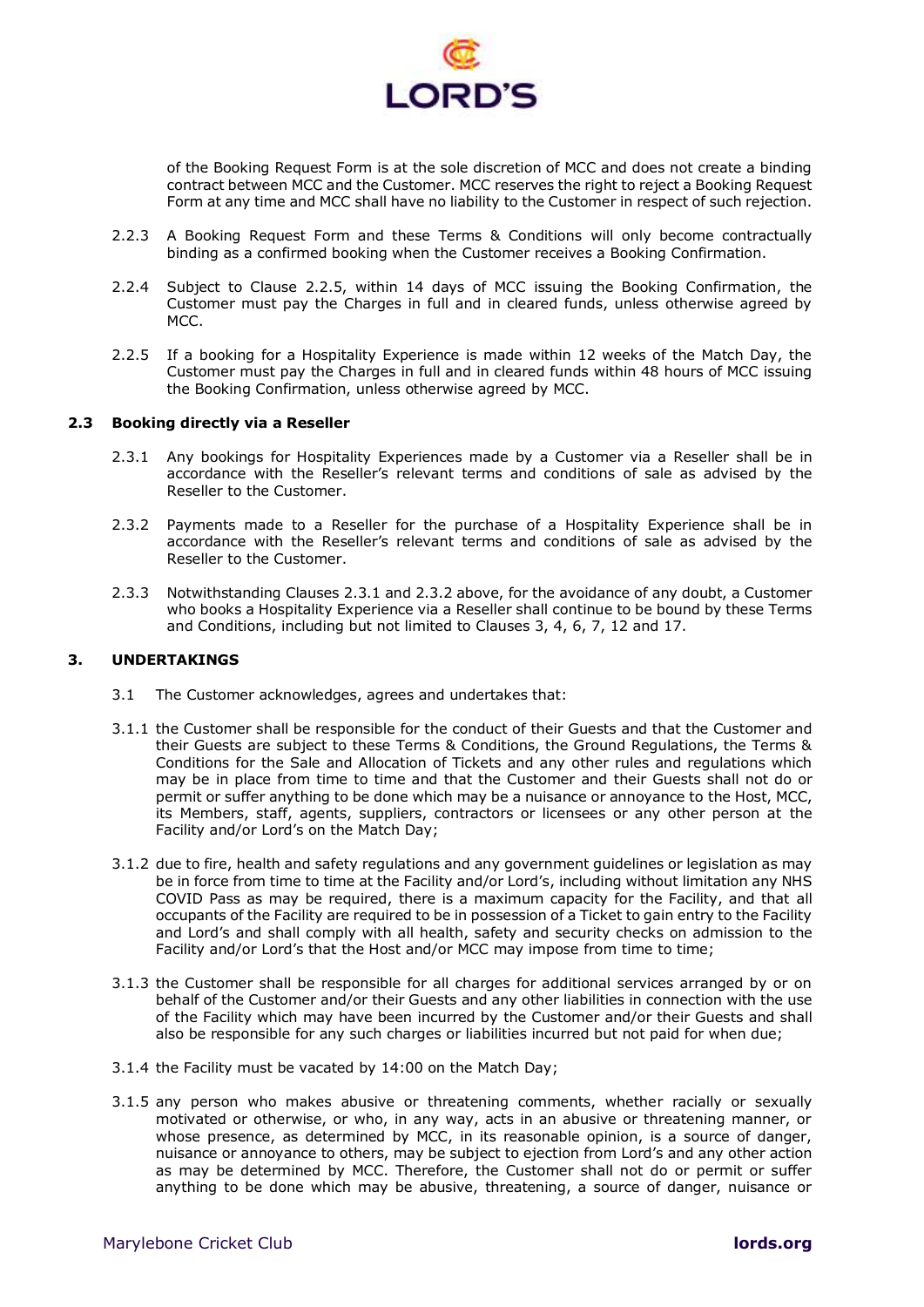

annoyance to the Host, MCC, its Members, staff, agents, suppliers, contractors or licensees or any other person at the Facility and/or Lord's on the Match Day;

- 3.1.6 in relation to the food and drinks package provided by the Host within the Facility, the Customer shall provide MCC with a dietary requirements list, including details of any food allergies, the name and contact number of the Customer's nominated representative, the names of their Guests, of any wheelchair or other access requirements and any other relevant information at least two weeks prior to the Match Day or as otherwise agreed by MCC. MCC will pass on details of any dietary and access requirements to the Host. MCC does not guarantee that any of the food or drink products served at the Facility are free from nuts, wheat, lactose or any other allergens. Please note that the Facility does not have accessible toilets within the Facility, however, the Host has a dedicated team who are equipped to guide Customers and Guests on the accessibility procedures at the Facility;
- 3.1.7 in relation to the Picnic Hampers:
	- (a) Customers must collect Picnic Hampers on the Match Day from the ground floor of the Warner Stand at Lord's after 16:00. Customers must provide their Tickets and names to receive their Picnic Hamper;
	- (b) MCC recommends consumption on the Match Day. If Customers do not consume the contents of the Picnic Hamper on the Match Day but do so afterwards this will be at a Customer's own risk;
	- (c) due to the very large number of Picnic Hampers supplied, MCC is unable to cater for any specific dietary requirements;
	- (d) please note that items within a Picnic Hamper may contain allergens such as nuts, egg, milk and gluten. Details of ingredients of items are as supplied to MCC by its supplier and are shown on the packaging and/or available on request; and
	- (e) Customers should be aware that all Picnic Hampers have been prepared, packaged and stored in a kitchen where nuts may be present. MCC regrets that it cannot procure a nutfree environment for the preparation of the Picnic Hampers. Traces of nuts may also be found in items included in the Picnic Hamper.
- 3.1.8 any property left anywhere on at the Facility or Lord's remains at the entire risk of the owner of the property or person leaving the same, and MCC and the Host accepts no liability for the theft or other loss or damage of such property;
- <span id="page-3-0"></span>3.1.9 the Customer or their Guests shall not bring into the Facility any food or beverages which have not been supplied by the Host;
- <span id="page-3-1"></span>3.1.10 the Customer and their Guests are expected to maintain an acceptable standard of dress while they are in the Facility, and admittance may be refused to anyone wearing dilapidated garments of any kind. The dress requirements for the Facility are smart trousers or tailored shorts or skirts. Jackets are not required, but neat shirts with collars, polo shirts, blouses or sleeveless smart tops should be worn. Bare feet, bare torsos or bare midriffs are not permitted under any circumstances. MCC reserves the right to update the dress requirement for the Facility from time to time; and
- 3.1.11 all Customers and Guests who enter the Facility and/or Lord's under the Hospitality Package acknowledge and agree that photographic images and/or video and/or sound recordings may be taken of them at the Facility and/or at Lord's and may be used for any means by MCC including by commercial distribution without payment and use of the Ticket to enter the Facility and Lord's constitutes consent to such use;
- 3.2 The Customer acknowledges that the Customer has entered into the above acknowledgements, agreements and undertakings for the Customer and will procure the performance of the same by each of their Guests.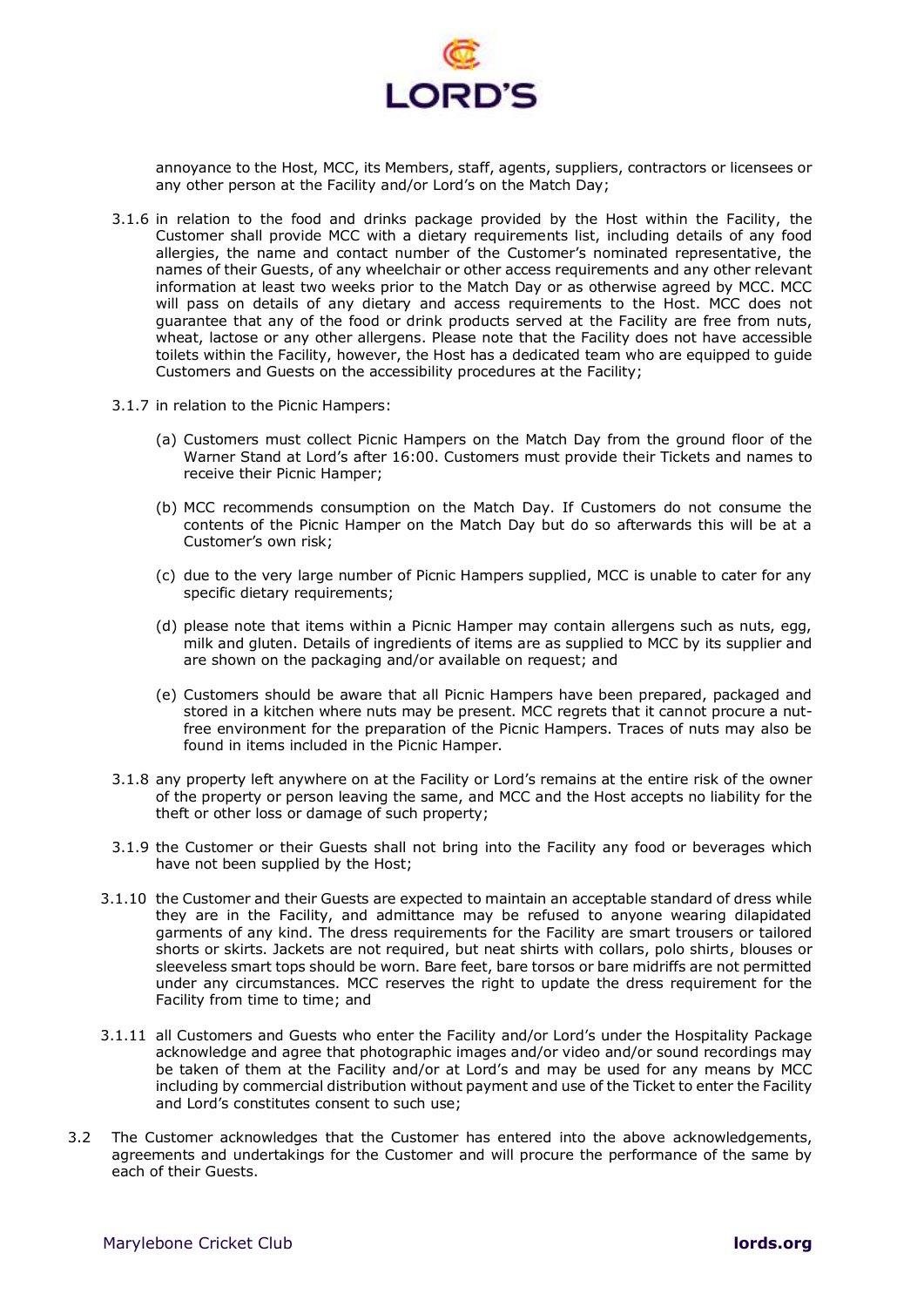

- 3.3 Any person who fails to comply with Clause [3.1.1,](#page-2-5) Clause [3.1.5,](#page-2-6) Clause [3.1.9](#page-3-0) or Clause [3.1.10](#page-3-1) may be refused admittance or ejected from the Facility and/or Lord's.
- 3.4 The Customer acknowledges that the possession, management and control of the Facility shall remain with the Host and the Host shall be entitled to enter at all times for the purpose of exercising such management and control and which at no time may be excluded from the Facility.

#### **4. CONDITIONS OF USE**

- <span id="page-4-1"></span>4.1 The Customer hereby agrees that:
	- 4.1.1 the Hospitality Experience shall be available for use in accordance with these Terms & Conditions for the purposes of spectating at the cricket match scheduled to be played at Lord's, and entertainment of guests at the Facility, on the Match Day between such times as shall be stipulated by the rules and regulations governing admission to the Facility and/or Lord's issued by the Host and/or MCC from time to time;
	- 4.1.2 MCC shall not be liable for any injury whatsoever to the Customer or their Guests, nor for any loss or damage to or theft of their respective property howsoever such injury, loss or damage may be caused, and that the Customer shall indemnify MCC in respect of any liability for any such loss or damage save that MCC does not hereby seek to exclude liability for death or personal injury caused by its negligence;
	- 4.1.3 MCC does not make or give, and no staff or official of MCC has any authority to make or give, any representation, condition or warranty regarding the amount of play occurring on the Match Day and in relation to the Facility, any such representation, condition or warranty is hereby excluded;
	- 4.1.4 subject always to Clause [4.1.2,](#page-4-1) in relation to a Contract made between MCC and the Customer only, MCC's total liability under, or in connection with, this Contract, whether in contract, tort (including negligence) or otherwise, shall be to use reasonable endeavours to make alternative arrangements or providing alternative hospitality facilities at Lord's or refunding the Customer the Charges; and
	- 4.1.5 subject always to Clause [4.1.2,](#page-4-1) in relation to a Contract made between the Reseller and the Customer only, MCC shall not be liable for any damage, loss, delay or expense incurred by the Customer that is caused directly by the Reseller.

## **5. MATCH DAY**

- 5.1 The Customer acknowledges that a Provisional Match Day is subject to change at any time following issue of the Booking Confirmation.
- <span id="page-4-0"></span>5.2 If the Match Day is to differ from the Provisional Match Day, MCC or the Reseller, under the direction of MCC, shall notify the Customer by email to the Customer's Email Address and via MCC's website as soon as reasonably practicable of the new date of the Match Day (**Match Day Notice**).
- <span id="page-4-2"></span>5.3 If the Customer can no longer attend the Match Day, the Customer shall have the right to cancel the Contract by email to MCC at: [hospitality@lords.org](mailto:hospitality@lords.org) or to the Reseller to the email address stipulated by the Reseller within 14 days following issue of the Match Day Notice.
- 5.4 In the event the Customer cancels the Contract in accordance with Clause [5.3,](#page-4-2) MCC shall have no liability or obligation to the Customer arising out of such cancellation save for providing a refund as set out below.

| <b>Cancellation Notice</b>                                    | Refund |
|---------------------------------------------------------------|--------|
| Within 14 days of MCC issuing the Match   100% of the Charges |        |
| Dav Notice                                                    |        |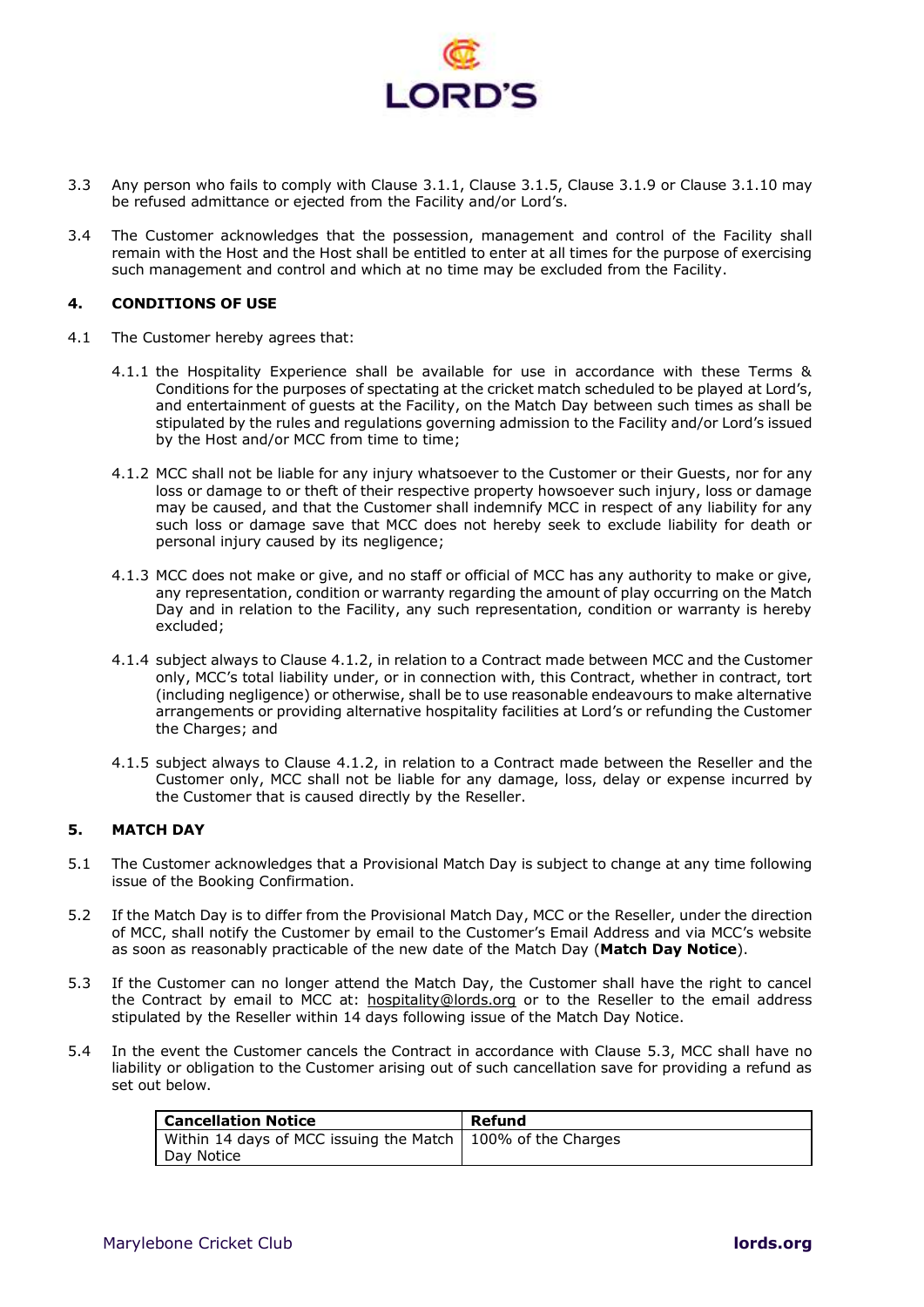

In relation to a Contract made between the MCC and the Customer, MCC will refund the Customer within 30 days of receipt of the Customer's cancellation notice under Clause [5.3.](#page-4-2)

In relation to a Contract made between the Reseller and the Customer, the Reseller shall refund the Customer in accordance with the Reseller's terms and conditions of sale.

- 5.5 If the Customer fails to notify MCC or the Reseller within the time specified in Clause [5.3,](#page-4-2) the Customer shall be deemed to have accepted the new date of the Match Day.
- 5.6 For the avoidance of doubt, in the event that the Contract is cancelled in accordance with Clause [5.3,](#page-4-2) MCC shall be entitled to reallocate the Hospitality Experience to a third party.

## <span id="page-5-0"></span>**6. TICKETS**

- 6.1 Subject to payment of the Charges, MCC or the Reseller shall send to the Customer prior to the Match Day, Tickets for each guest in accordance with the details as notified by the Customer.
- 6.2 The Customer shall be responsible for distributing the Tickets to their Guests. No person will be admitted to the Facility and Lord's without a Ticket. No liability is accepted by MCC in the event that their Guests are denied entry to the Facility or Lord's as a result of the Customer's or any guest's failure to comply with this Contract.
- 6.3 A Hospitality Experience must not be re-sold or transferred and must not, under any circumstances, be auctioned, offered for sale or re-sale in any manner whatsoever or used in contravention of these Terms & Conditions.
- 6.4 A Hospitality Experience is personal to the Customer who purchased the Hospitality Experience and may only be used by the individuals identified and named as Guests for the Hospitality Experience.
- 6.5 A holder of a Hospitality Experience shall not purvey, advertise, auction, or otherwise offer for sale, or use as a competition prize, the Ticket or Tickets allocated to that person without the prior written permission of MCC's Chief Executive & Secretary.
- 6.6 A Hospitality Experience may not be used in any manner that would constitute a breach of applicable laws, regulations, codes and sanctions relating to anti-bribery and anti-corruption including but not limited to the Bribery Act 2010. If MCC reasonably suspects such use the Hospitality Experience shall be null and void and MCC shall be entitled to refuse entry to the Customer and their Guests without any further liability to the Customer and their Guests.
- 6.7 Customers and their Guests must present a valid Ticket for entry the Facility and Lord's. No duplicate Tickets will be provided unless otherwise agreed by MCC.
- 6.8 Any Hospitality Experience(s) acquired in breach of any of the provisions within this Clause [6](#page-5-0) shall be null and void. MCC shall be entitled to confiscate or invalidate any Tickets which are offered for sale or acquired in contravention of these Terms & Conditions without any further liability to the Customer and their Guests.

#### **7. PLAY**

The Customer acknowledges and agrees that play is not guaranteed on the Match Day.

## **8. REFUNDS**

- 8.1 Unless expressly stated within these Terms & Conditions, under no circumstances will any refund be made in respect of the Charges.
- <span id="page-5-1"></span>8.2 If a refund scheme in respect of the ground admission element of the Ticket applies, then this will be made in accordance with the Terms & Conditions for the Sale and Allocation of Tickets.
- 8.3 In relation to a Contract made between a Reseller and the Customer, the Reseller is solely responsible for processing any refund due to the Customer on behalf of MCC. In the event the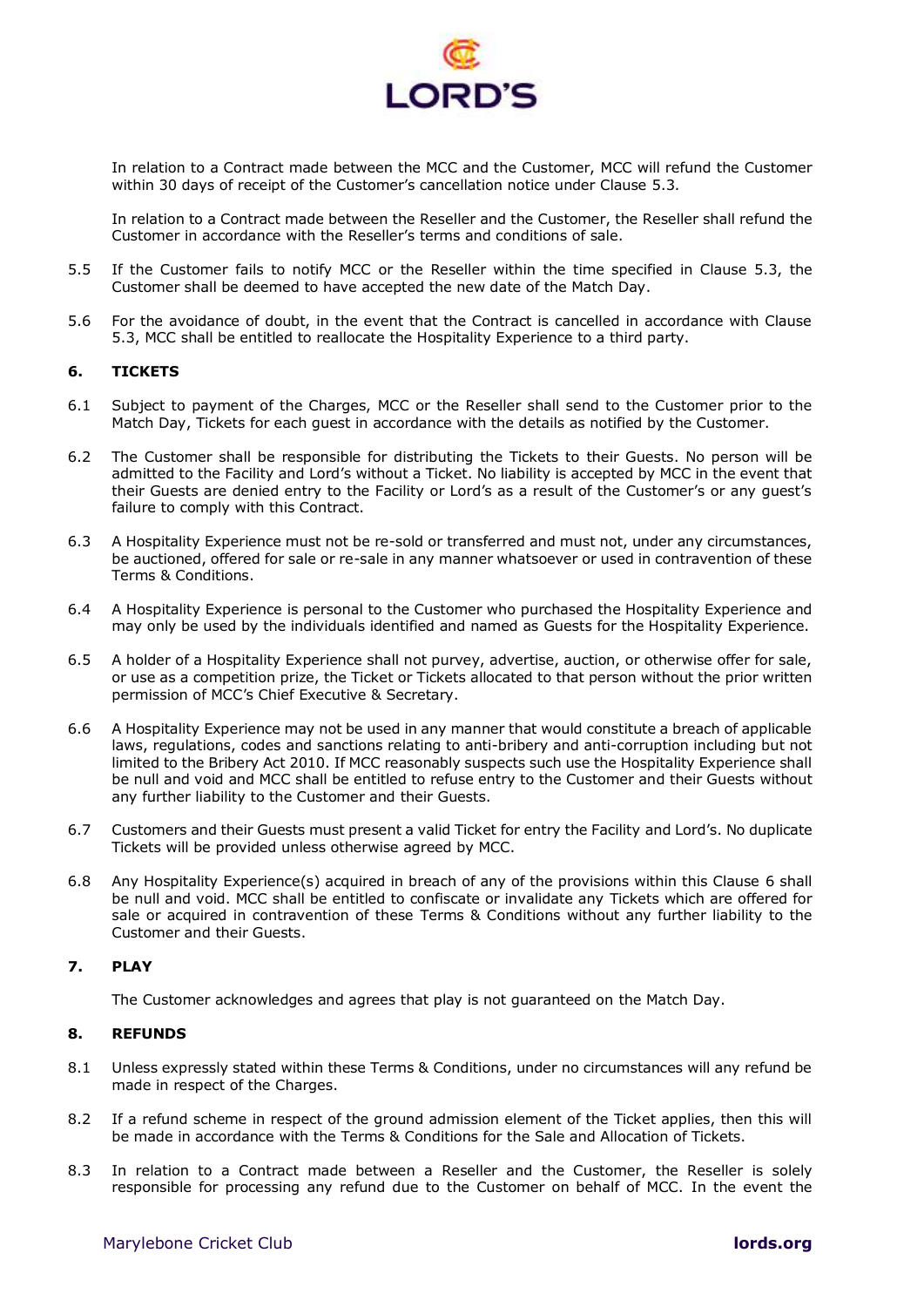

Reseller suffers an insolvency event prior to the Match Day and subject to MCC honouring the Customer's Contract made with the Reseller, any refund due under the Customer Terms & Conditions shall be calculated in accordance with MCC's standard Customer refund scheme and shall be issued at MCC's sole and absolute discretion.

## **9. ADVERSE WEATHER DURING THE MATCH DAY**

- 9.1 If the Match Day is interrupted due to adverse weather, the provisions of Clause [8.2](#page-5-1) and Clause [9.3](#page-6-1) may apply.
- 9.2 If the Match Day is abandoned for adverse weather the bar facilities at Lord's will close no later than 30 minutes after the announcement of such abandonment as otherwise determined by MCC.
- <span id="page-6-1"></span>9.3 In the event of an abandonment of play on the Match Day due to adverse weather and bar facilities at Lord's close before 17:00, MCC shall issue a partial refund of the Charges\* which shall be calculated by MCC, acting reasonably, in its sole and absolute discretion.

\*Any refund of the Charges under this Clause [9.3](#page-6-1) shall take into account any refund scheme in respect of the ground admission element of the Ticket under the Terms & Conditions for the Sale and Allocation of Tickets.

In relation to a Contract made between MCC and the Customer, MCC will refund the Customer within 30 days of the conclusion of the match.

In relation to a Contract made between the Reseller and the Customer, the Reseller shall refund the Customer in accordance with the Reseller's terms and conditions of sale.

9.4 The Customer acknowledges and agrees that they cannot re-enter the Facility in the event of adverse weather and MCC is under no obligation to provide alternative arrangements or provide alternative hospitality facilities at Lord's as adverse weather does not constitute an event pursuant to Clause [11.1.](#page-7-0)

#### <span id="page-6-0"></span>**10. CANCELLATION BY THE CUSTOMER**

<span id="page-6-3"></span>10.1 In relation to a Contract made between MCC and the Customer and in the event Clause [5.3](#page-4-2) does not apply, if, for unavoidable reasons, the Customer wishes to cancel the Contract prior to the Match Day, the Customer must notify MCC by email at: [hospitality@lords.org.](mailto:hospitality@lords.org) Subject to Clause [10.2,](#page-6-2) the following refunds may apply:

| <b>Cancellation Notice</b>                | Refund              |
|-------------------------------------------|---------------------|
| More than 12 weeks prior to the Match Day | 50% of the Charges* |
| Less than 12 weeks prior to the Match Day | No refund           |

\*Any refund of the Charges under this Clause [10](#page-6-0) shall take into account any refund scheme in respect of the ground admission element of the Ticket under the Terms & Conditions for the Sale and Allocation of Tickets.

- <span id="page-6-2"></span>10.2 MCC shall use its reasonable endeavours to obtain a suitable replacement customer. In the event that the cancelled Hospitality Experience is re-sold, MCC shall be entitled to retain a handling fee of ten per cent (10%) of the Charges and ninety per cent (90%) of the Charges shall be refunded to the Customer within 30 days of the date MCC resells the Hospitality Experience to a replacement customer. In the event that the cancelled Hospitality Experience is not re-sold, MCC shall be entitled to retain the amount detailed in Clause [10.1](#page-6-3) and if any refund is due, MCC shall refund within 30 days of the Match Day.
- 10.3 In relation to a Contract made between the Reseller and the Customer, the Reseller's cancellation terms shall apply in accordance with the Reseller's terms and conditions of sale.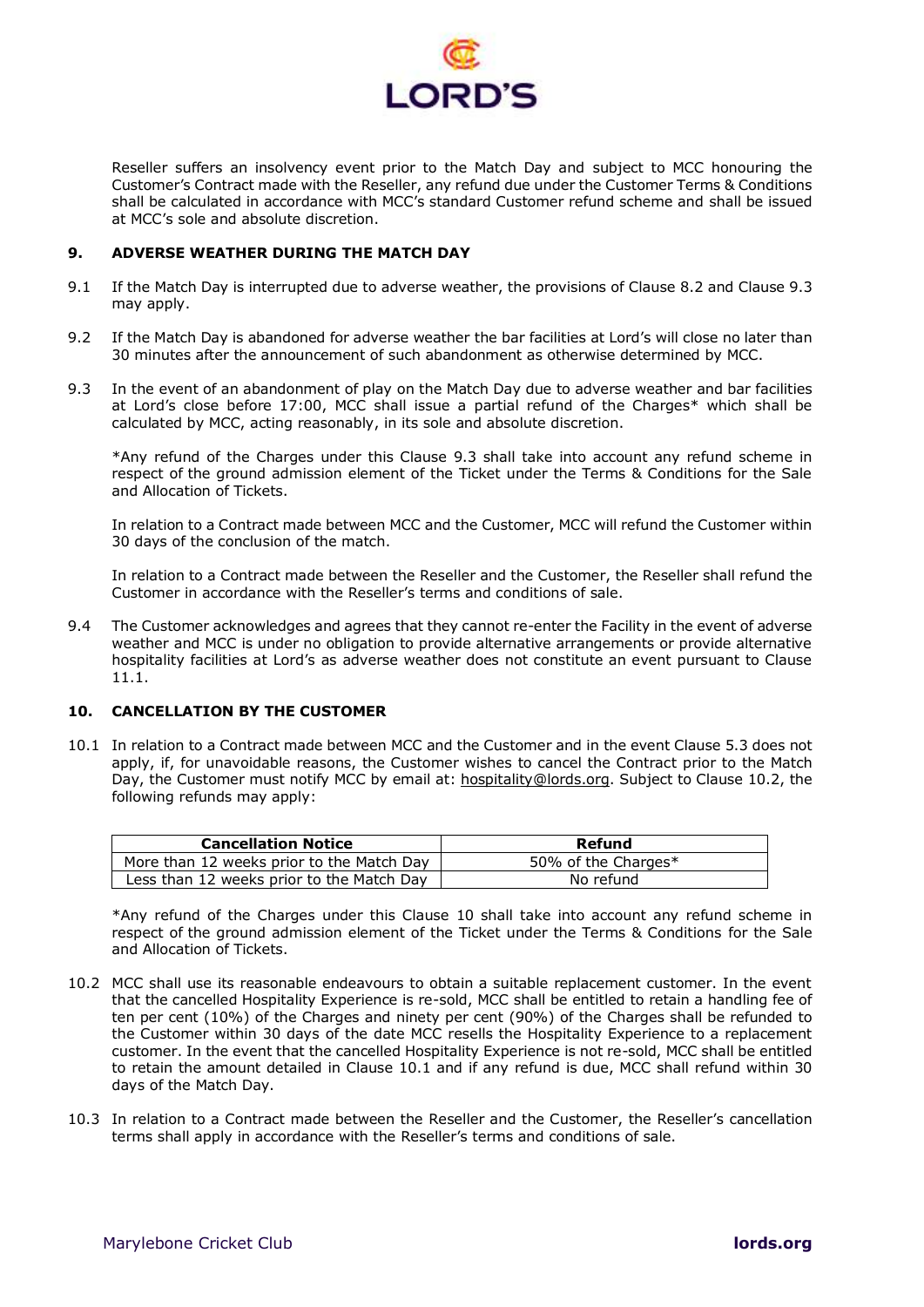

## <span id="page-7-1"></span>**11. EVENTS OUTSIDE MCC'S CONTROL**

- <span id="page-7-0"></span>11.1 MCC will not be liable for any failure (whether complete or partial) or delay in relation to the performance of its obligations under these Terms & Conditions where the failure or delay arises from an event beyond its control.
- 11.2 If Clause [11.1](#page-7-0) applies, MCC will use its reasonable endeavours to provide alternative arrangements or provide alternative hospitality facilities at Lord's, subject always to availability.
- 11.3 The Customer acknowledge that, as at the date of the Booking Confirmation, there is a COVID pandemic which may have an adverse effect on the ability of MCC to perform its obligations under these Terms & Conditions, in circumstances which are outside MCC's control. Reference to COVID for these purposes includes reference to:
	- (i) COVID, any associated public health emergency, and any other similar pandemic, epidemic, virus or other disease which affects the population of the UK generally preceding the Match Day; or
	- (ii) any legislation, regulation or government notice or guidance with which MCC is required or recommended by the government or any relevant regulatory body to comply in respect of COVID or other virus or disease.

If, as a result of COVID and in circumstances which are outside the control of MCC, the performance by MCC of any of its obligations under these Terms & Conditions are (or is likely to be) prevented, inhibited or delayed, then this Clause [11](#page-7-1) will apply to the circumstances concerned, notwithstanding that the Customer was aware at the date of the Booking Confirmation that the adverse effect due to COVID was a circumstance that might arise after the date of the Booking Confirmation and therefore the Contract entered into.

- 11.4 As a result, the Customer acknowledges the following may apply:
	- (i) a local, regional, national or international outbreak of COVID, any associated public health emergency and any other similar pandemic, epidemic, virus or other disease or a fear of the foregoing (including as a result of government regulation and prevention measures), may result in the cancellation of the match scheduled to be played on the Match Day or MCC is unable to admit spectators (**COVID Event**); and
	- (ii) the Match Day could be disrupted by the imposition of restrictions on the number of spectators attending the Match Day as a result of a government regulation or prevention measure (**COVID Restriction**).
- <span id="page-7-2"></span>11.5 MCC or the Reseller, under the direction of MCC, may cancel the Contract at any time due to a COVID Event by giving notice to the Customer's Email Address. MCC shall have no liability or obligation to the Customer arising out of such cancellation save for providing a refund as set out below:

| <b>Cancellation Notice due to a COVID</b><br>Event | Refund               |
|----------------------------------------------------|----------------------|
| Cancellation at any time prior to the<br>Match Dav | 100% of the Charges* |

\*Any refund of the Charges due under Clause [11.5](#page-7-2) shall take into account any refund scheme in respect of the ground admission element of the Ticket under the Terms & Conditions for the Sale and Allocation of Tickets.

<span id="page-7-3"></span>11.6 MCC or the Reseller, under the direction of MCC, may at any time (i) cancel the Contract due to a COVID Restriction (**Cancellation**) or (ii) cancel any number of Hospitality Experiences forming part of the Customer's Contract due to a COVID Restriction (**Reduction**). If there is a COVID Restriction, MCC or the Reseller, under the direction of MCC, shall notify the Customer of such Cancellation or Reduction by giving notice to the Customer's Email Address as soon as reasonably practicable. MCC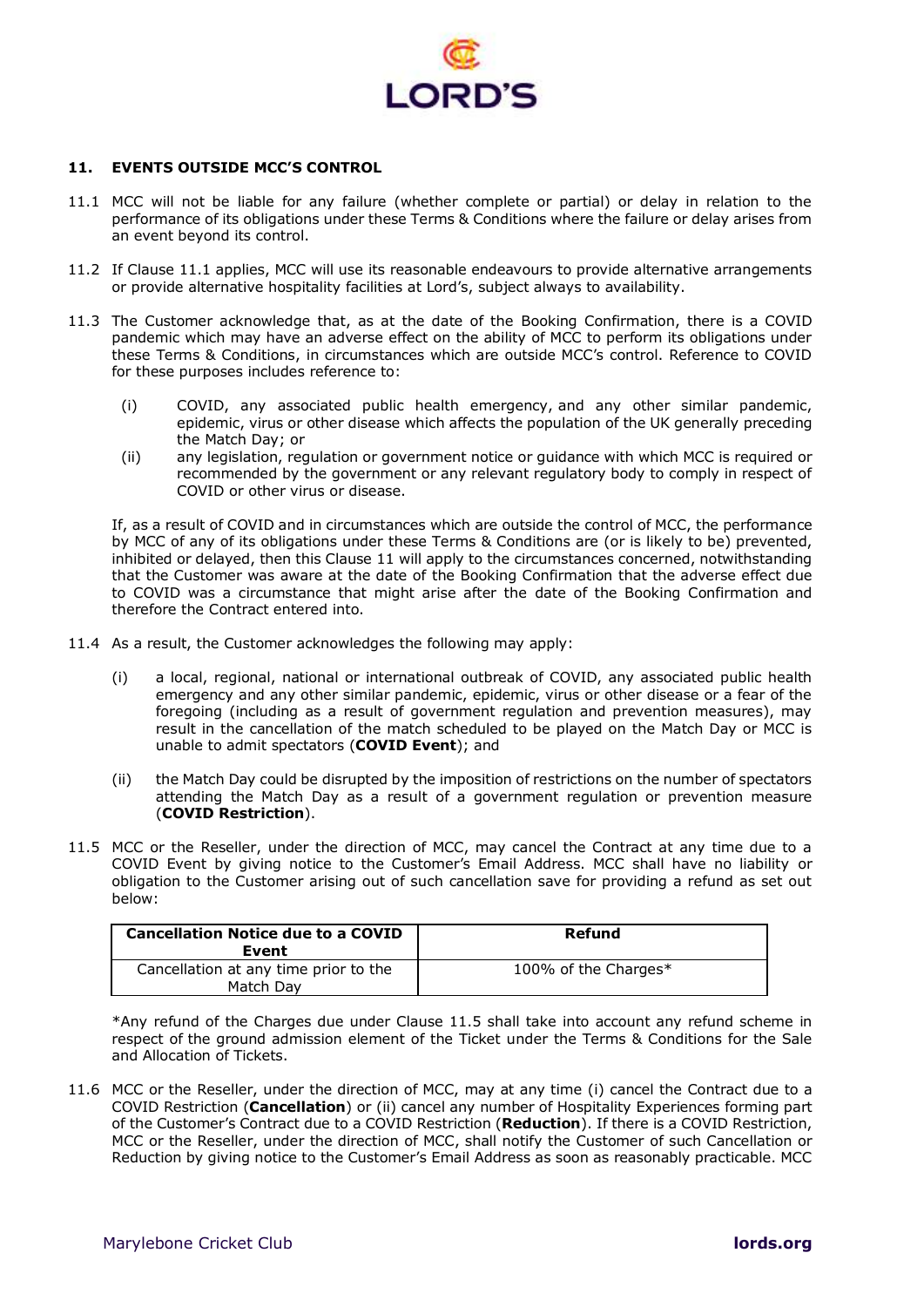

shall have no liability or obligation to the Customer arising out of such Cancellation or Reduction save for providing a refund as set out below:

| <b>Cancellation due to a COVID</b><br><b>Restriction</b>            | Refund                                                                                                                           |
|---------------------------------------------------------------------|----------------------------------------------------------------------------------------------------------------------------------|
| Cancellation at any time prior to the<br>Match Day                  | 100% of the Charges*                                                                                                             |
| <b>Reduction due to a COVID</b><br><b>Restriction</b>               | Refund                                                                                                                           |
| Reduction of Hospitality Experiences<br>forming part of a Contract. | a partial refund of the Charges* which shall be<br>calculated by MCC, acting reasonably, in its<br>sole and absolute discretion. |

\*Any refund of the Charges due under Clause [11.6](#page-7-3) shall take into account any refund scheme in respect of the ground admission element of the Ticket under the Terms & Conditions for the Sale and Allocation of Tickets.

- <span id="page-8-0"></span>11.7 In the event that a Reduction applies, the Customer shall inform MCC by email to: [hospitality@lords.org](mailto:hospitality@lords.org) or to the email address stipulated by the Reseller within seven days of receiving MCC's or the Reseller's notification under Clause [11.6,](#page-7-3) whether it accepts the Reduction.
- 11.8 If the Customer does not accept the Reduction, the Customer has the option to exercise Clause [10](#page-6-0) and the cancellation charges detailed Clause [10](#page-6-0) may apply accordingly, unless agreed otherwise by MCC (in its sole and absolute discretion) or the Reseller.
- 11.9 If the Customer fails to notify MCC or the Reseller within the time specified in Clause [11.7,](#page-8-0) the Customer shall be deemed to have accepted the Reduction.
- 11.10 In relation to a Contract made between MCC and the Customer, MCC will refund the Customer within 30 days following the Match Day if the Contract is cancelled due to a COVID Event or COVID Restriction or a Reduction applies due to a COVID Restriction.
- 11.11 In relation to a Contract made between the Reseller and the Customer, the Reseller shall refund the Customer in accordance with the Reseller's terms and conditions of sale if the Contract is cancelled due to a COVID Event or COVID Restriction or a Reduction applies due to a COVID Restriction.

## **12. ANTI DISCRIMINATION**

- 12.1 MCC is committed to promoting diversity and equal opportunities and expects all visitors including the Customer and Guests to share MCC's commitment.
- <span id="page-8-1"></span>12.2 The Customer and their Guests visiting the Facility and Lord's shall at all times refrain from any conduct or behaviour which is discriminatory on the grounds of age, disability, gender reassignment, marital or civil partnership status, pregnancy or maternity, race, religion or belief or sex or sexual orientation.
- 12.3 If the Customer and/or their Guests engage in any conduct or behaviours as detailed in Clause [12.2,](#page-8-1) as determined by MCC in its reasonable opinion, they may be:
	- (i) refused entry or ejected from Lord's without refund or compensation;
	- (ii) suspended or banned from entering Lord's in the future; and/or
	- (iii) subject to legal action in accordance with any applicable law.

## **13. TERMINATION BY MCC DUE TO INSOLVENCY OR NON-PAYMENT**

<span id="page-8-2"></span>13.1 The Contract may be terminated by MCC forthwith by notice in writing to the Customer, if the Customer shall go into liquidation or have a receiver, administrative receiver, manager or administrator appointed or shall enter into any composition or arrangement with creditors (other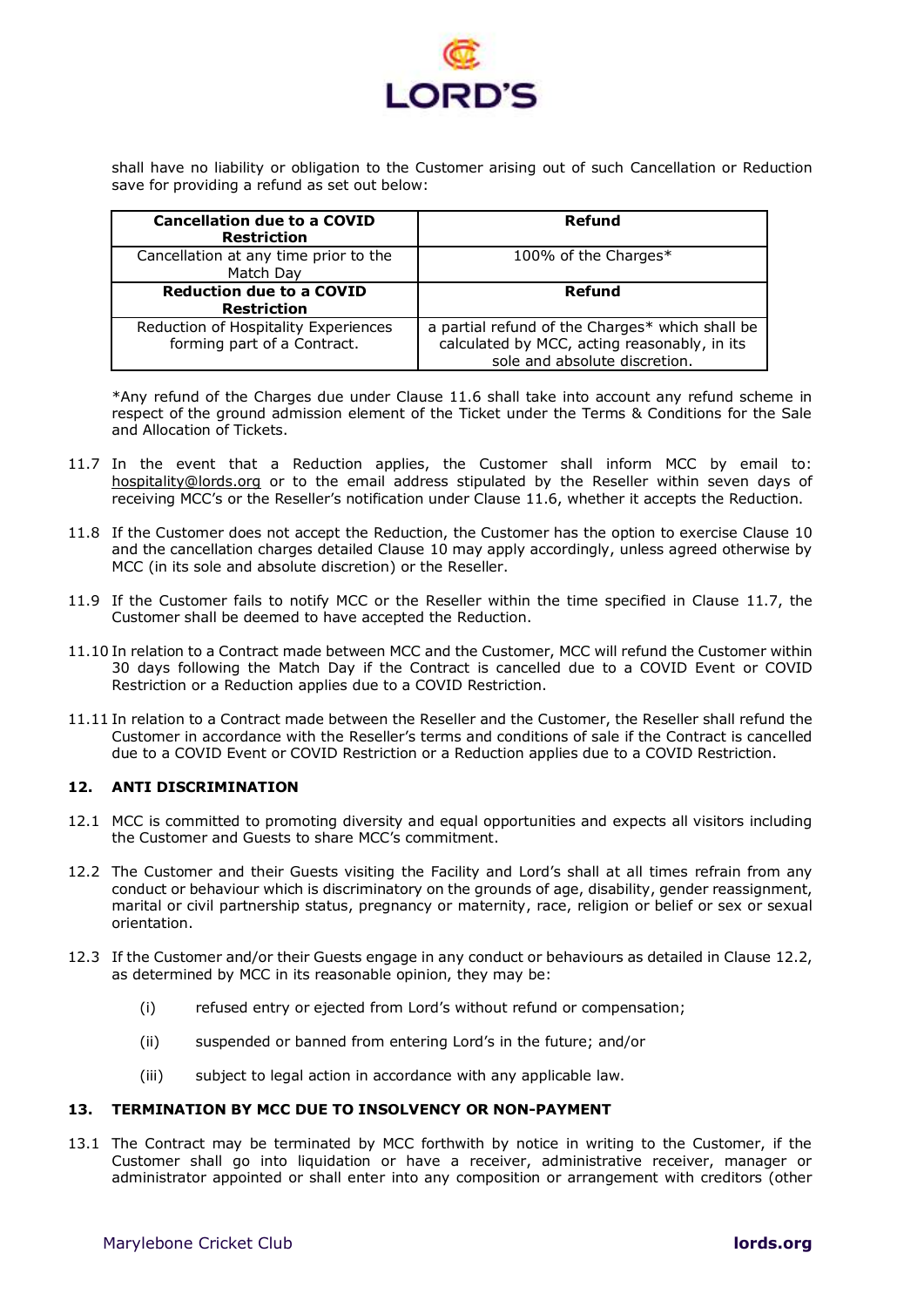

than pursuant to a solvent reorganisation) or, if a person, shall become otherwise insolvent or go bankrupt, and any payments due shall become immediately payable to MCC.

- 13.2 If the Customer fails to make payment in accordance with Clause [2.2,](#page-1-0) the Contract may be terminated by MCC with immediate effect by giving notice to the Customer and MCC shall be entitled to resell the Hospitality Experience to a replacement customer without further notice or liability to the Customer.
- 13.3 In the event MCC terminates the Contract pursuant to Clause [13.1,](#page-8-2) MCC shall be entitled to retain the Charges.

#### **14. EFFECT OF TERMINATION OR EXPIRY**

- 14.1 Upon termination of the Contract pursuant to Clause [13.1](#page-8-2) or upon the end of the Match Day, any amounts payable by the Customer to MCC shall become immediately due and payable.
- 14.2 Any termination or expiry of the Contract shall be without prejudice to any other rights or remedies to which MCC may be entitled under these Terms & Conditions as a result of or in relation to any breach or other event which gives rise to such termination, and shall not affect any other accrued rights or liabilities of MCC as at the date of termination or expiry.

## **15. CAR PARKING**

This Contract shall not include the provision of car parking facilities by MCC.

#### **16. NOTICES**

- 16.1 Save for a notice served under Clause [16.2,](#page-9-0) any notice required to be given hereunder shall be in writing and shall be served by email to MCC to: [hospitality@lords.org](mailto:hospitality@lords.org) and the Customer's Email Address or such other address as the Customer has specified to MCC on at least 10 days' notice.
- <span id="page-9-0"></span>16.2 A notice given under these Terms & Conditions in relation to cancellation, termination or arising out of default shall only be validly served if sent by email and a copy of such notice is also sent by pre-paid first class recorded delivery post (with proof of postage). For the avoidance of doubt, a notice given under these Terms & Conditions in relation to cancellation, termination or arising out of default shall not be validly served if only sent by email. The address for service for MCC shall be: FAO Hospitality Department, Lord's Ground, London NW8 8QN and the address for service for the Customer shall be the postal address registered by the Customer as part of their online account with MCC or such other address as the Customer has specified to MCC on at least 10 days' notice.
- 16.3 Any notice or communication given or made under these Terms & Conditions shall be deemed to have been received at the time of transmission (unless the sender receives an "out of office" notification and/or a notification that such email has not been successfully delivered), or, if this time falls outside business hours in the place of receipt, when business hours resume. In this clause, business hours mean Monday to Thursday 9.30am to 5.30pm and Friday 9.30am to 4.30pm on a day that is not a public holiday in the place of receipt.
- 16.4 In relation to a Contract made between the Reseller and the Customer, the Customer shall notify the Reseller in accordance with the Reseller's terms and conditions of sale.

#### **17. GENERAL**

- 17.1 The Contract is strictly non-transferable. The Customer may not, under any circumstances or on any occasion, advertise, sub-license, hire or offer for hire the Facility for the use of any other person, company or other entity, whether or not in return for payment, or permit any other person, company or other entity to do so.
- 17.2 The Booking Confirmation, these Terms & Conditions, Terms & Conditions for the Sale and Allocation of Tickets and the Ground Regulations constitute the entire agreement between the parties and